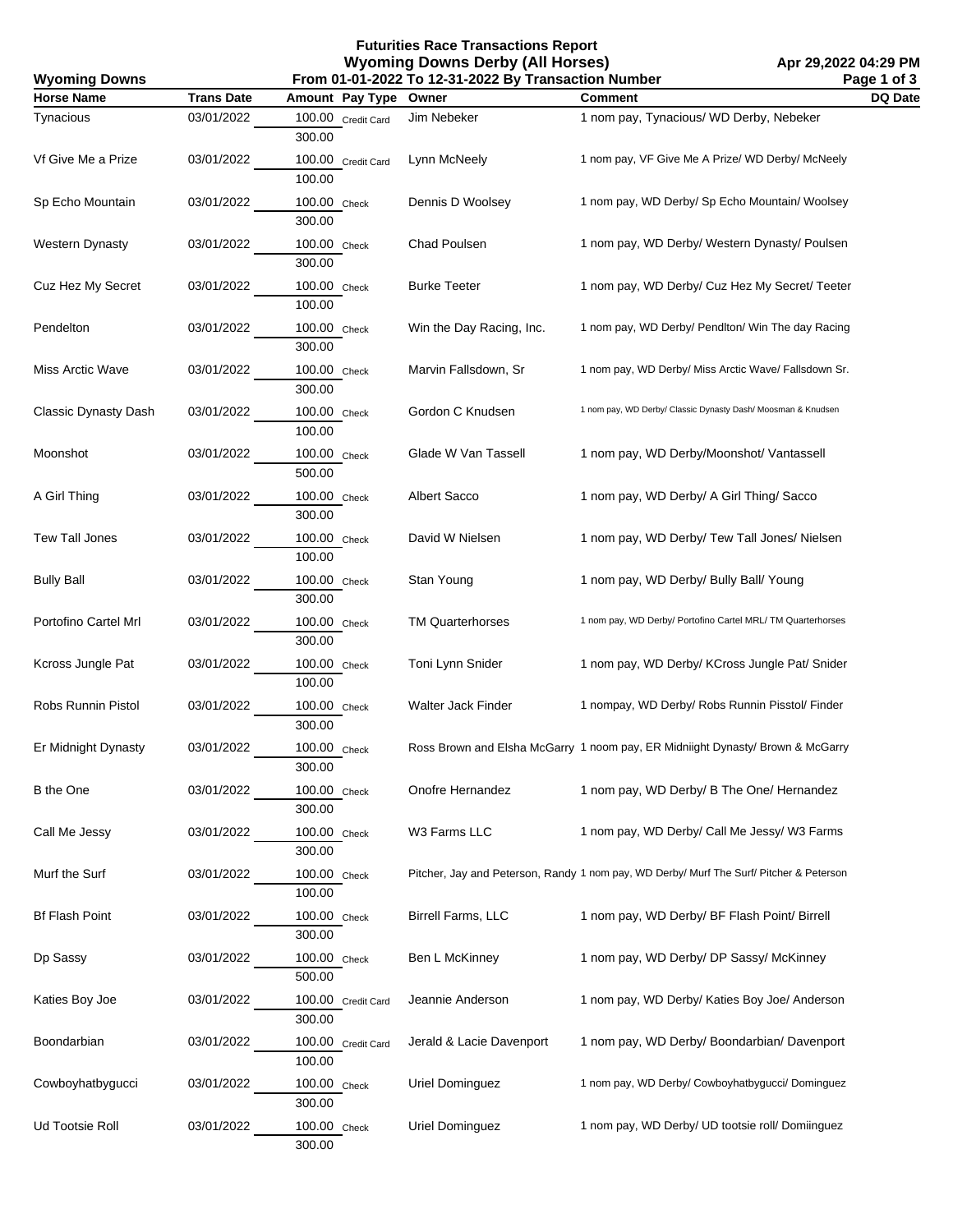**Futurities Race Transactions Report Wyoming Downs Derby (All Horses) From 01-01-2022 To 12-31-2022 By Transaction Number**

| From 01-01-2022 To 12-31-2022 By Transaction Number<br><b>Wyoming Downs</b> |                          |                                           |                                            |                                                                                                                                  | Page 2 of 3 |
|-----------------------------------------------------------------------------|--------------------------|-------------------------------------------|--------------------------------------------|----------------------------------------------------------------------------------------------------------------------------------|-------------|
| <b>Horse Name</b>                                                           | <b>Trans Date</b>        | Amount Pay Type                           | Owner                                      | <b>Comment</b>                                                                                                                   | DQ Date     |
| Roxy Moves                                                                  | 03/01/2022               | 100.00 Check<br>300.00                    | Uriel Dominguez                            | 1 nom pay, WD Derby/ Roxy Moves/ Dominguez                                                                                       |             |
| Five Bars Happy                                                             | 03/01/2022               | 100.00 Credit Card<br>100.00              | Adrian Zavala                              | 1 nompay, WD Derby/ five Bars Happy/ Zavala                                                                                      |             |
| <b>Conant Valley</b>                                                        | 03/01/2022               | 100.00 Check<br>300.00                    | Keith Nellesen                             | 1 nom pay, WD Derby/ Conant Valley/ Nellesen                                                                                     |             |
| Rayshas Kidd Trax                                                           | 03/01/2022               | 100.00 Check<br>300.00                    | K C Spackman                               | 1 nom pay, Wd Derby/ Rayshas Kidd Trax/ Renegade & Spackman                                                                      |             |
| Dp Sassy                                                                    | 04/01/2022               | 200.00 Check<br>500.00                    | Ben L McKinney                             | 2 nom pay, WD Derby/ DP Sassy/ McKinney                                                                                          |             |
| Robs Runnin Pistol                                                          | 04/01/2022               | 200.00 Credit Card<br>300.00              | Walter Jack Finder                         | 2 nom pay, WD Derby/ Robs Runnin Pistol / Finder                                                                                 |             |
| Moonshot                                                                    | 04/01/2022               | 200.00 Check<br>500.00                    | Glade W Van Tassell                        | 2 nom pay, WD Derby/ Moonshot/ Vantassell                                                                                        |             |
| <b>Phire Away</b>                                                           | 03/01/2022               | 100.00 Credit Card<br>100.00              | Octavio Villarreal                         | 1 nom pay, WD Derby/ Phire Away/ Villareal                                                                                       |             |
| <b>Ts Suddenly Famous</b>                                                   | 03/01/2022<br>04/01/2022 | 100.00 Check<br>200.00 Check<br>300.00    | <b>Thomas Close</b><br><b>Thomas Close</b> | 1 nom pay, WD Derby/ TS Suddenly Famous/ Shawto Quarter Horses<br>2 nom pay, WD Derby/ TS Suddenly Famous/ Shawto Quarter Horses |             |
| B the One                                                                   | 04/01/2022               | 200.00 Check<br>300.00                    | Onofre Hernandez                           | 2 nom pay, WD Derby/ B The One/ Hernandez                                                                                        |             |
| <b>Conant Valley</b>                                                        | 04/01/2022               | 200.00 Check<br>300.00                    | Keith Nellesen                             | 2 nom pay, WD Derby/ Conant Valley/ Nellesen                                                                                     |             |
| Pendelton                                                                   | 04/01/2022               | 200.00 Check<br>300.00                    | Win the Day Racing, Inc.                   | 2 nom pay, WD Derby/ Pendleton/ Win the Day Racing                                                                               |             |
| Moonshot                                                                    | 05/02/2022               | 200.00 Check<br>500.00                    | Glade W Van Tassell                        | 3 nom pay, WD Derby/ Moonshot/ Vantassell                                                                                        |             |
| A Girl Thing                                                                | 04/01/2022               | 200.00 Check<br>300.00                    | Albert Sacco                               | 2 nom pay, WD Derby/ A Girl Thing/ Sacco                                                                                         |             |
| Call Me Jessy                                                               | 04/01/2022               | 200.00 Check<br>300.00                    | W3 Farms LLC                               | 2 nom pay, wD Derby/ Call Me Jessy/ W3 Farms LLC                                                                                 |             |
| Rayshas Kidd Trax                                                           | 04/01/2022               | 200.00 Check<br>300.00                    | K C Spackman                               | 2 nom pay, WD Derby/ Rayshas Kidd Trax/ Renegade                                                                                 |             |
| Er Midnight Dynasty                                                         | 04/01/2022               | 200.00 Check<br>300.00                    |                                            | Ross Brown and Elsha McGarry 2 nom pay, WD Derby/ ER Midnight Dynasty/ Brown McGarry                                             |             |
| <b>Western Dynasty</b>                                                      | 04/01/2022               | 200.00 Check<br>300.00                    | <b>Chad Poulsen</b>                        | 2 nom pay, WD Derby/ Western Dynasty/ Poulsen                                                                                    |             |
| Tynacious                                                                   | 04/01/2022               | 200.00 Check<br>300.00                    | Jim Nebeker                                | 2 nom pay, WD Derby/ Tynacious/ Nebeker                                                                                          |             |
| Sp Echo Mountain                                                            | 04/01/2022               | 200.00 Check<br>300.00                    | Dennis D Woolsey                           | 2 nom pay, WD Derby/ Sp echo Mountain/ Woolsey                                                                                   |             |
| Runaway Coronas                                                             | 03/01/2022<br>04/01/2022 | 100.00<br>Check<br>200.00 Check<br>300.00 | Martello Baird<br>Martello Baird           | 1 nom pay, WD Derby/ Runaway Coronas/Baird<br>2 nom pay, Wd Derby/ Runaway Coronas/ Baird                                        |             |
| Portofino Cartel Mrl                                                        | 04/01/2022               | 200.00 Check<br>300.00                    | <b>TM Quarterhorses</b>                    | 2 nom pay, WD Derby/ Portofino Cartel MRL/ TM Quarterhorses                                                                      |             |
| Katies Boy Joe                                                              | 04/01/2022               | 200.00 Credit Card<br>300.00              | Jeannie Anderson                           | 2 nom pay, WD Derby/Katies Boy Joe/ Anderson                                                                                     |             |
| <b>Bf Flash Point</b>                                                       | 04/01/2022               | 200.00 Check<br>300.00                    | <b>Birrell Farms, LLC</b>                  | 2 nom pay, WD Derby/ BF Flash Point/ Birrell                                                                                     |             |
| Miss Arctic Wave                                                            | 04/01/2022               | 200.00 Check<br>300.00                    | Marvin Fallsdown, Sr                       | 2 nom pay, WD Derby/ Miss Artic wave/ Fallsdown Sr.                                                                              |             |